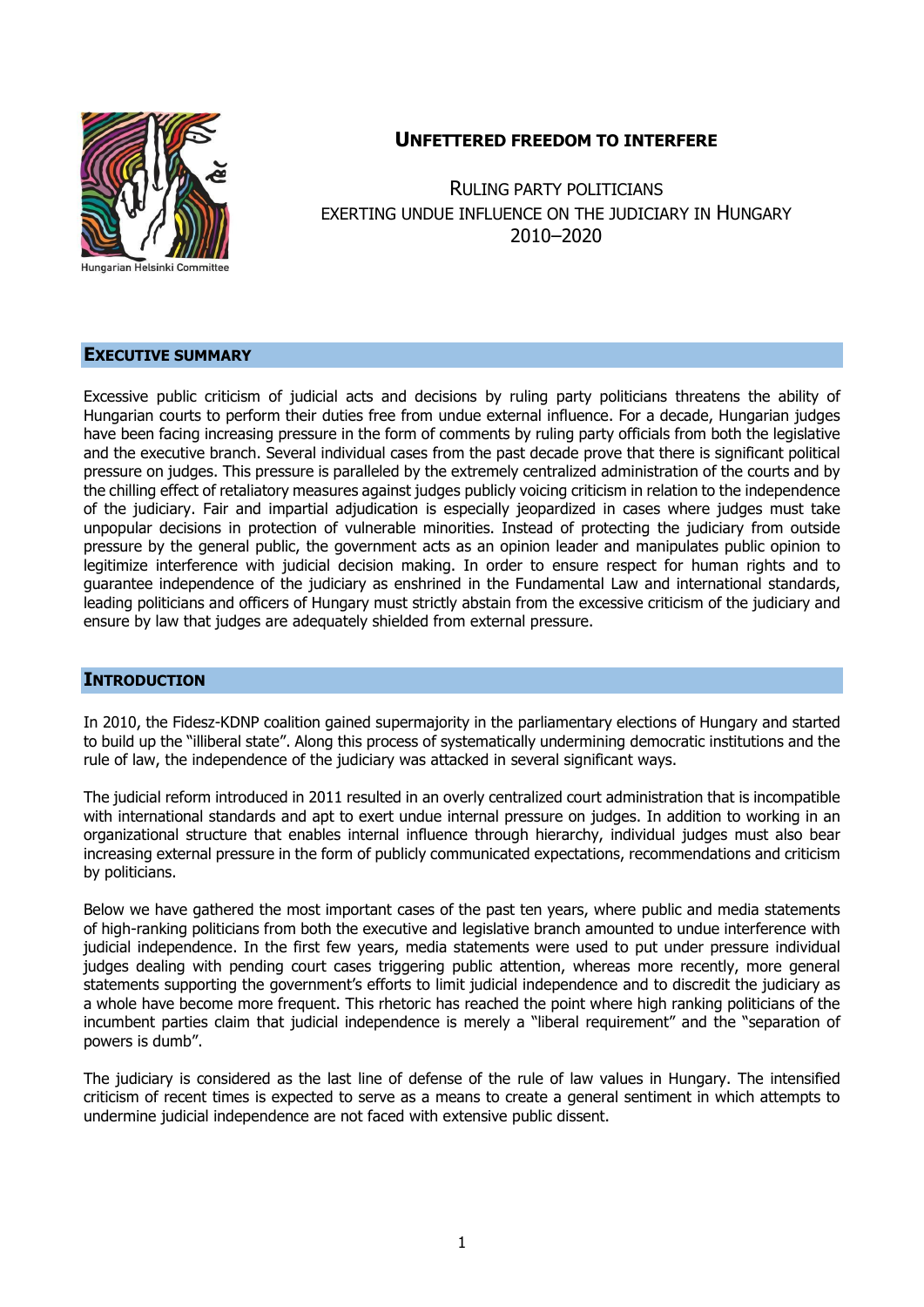#### **THE GENERAL PRINCIPLE OF FREEDOM FROM UNDUE EXTERNAL INFLUENCE**

Under international law standards, freedom from undue external influence constitutes a well-recognized element of judicial independence.

- (i) According to the UN Basic Principles on the Independence of the Judiciary, "the judiciary shall decide matters before them impartially, on the basis of facts and in accordance with the law, without any restrictions, improper influences, inducements, pressures, threats or interferences, direct or indirect, from any quarter or for any reason," and "there shall not be any inappropriate or unwarranted interference with the judicial process  $[...]$ ...<sup>1</sup>
- (ii) Recommendation CM/Rec(2010)12 of the Committee of Ministers of the Council of Europe expressly claims that "judges should act and be seen to act without any improper external influence on the judicial proceeding". "If commenting on judges' decisions, the executive and the legislative powers should avoid criticism that would undermine the independence of or public confidence in the judiciary." 2
- (iii) The Magna Carta of Judges sets out that "in the exercise of their function to administer justice, judges shall not be subject to any order or instruction, or to any hierarchical pressure, and shall be bound only by law".
- (iv) In accordance with the above, Article 10 of the European Convention of Human Rights expressly allows restrictions of freedom of expression for the purpose of "maintaining the authority and impartiality of the judiciary."

Although the Fundamental Law of Hungary recognizes judicial independence,<sup>3</sup> the current Hungarian legislation does not ensure by law the protection of judges against those instances of undue external influence that take the form of statements aimed at pressurizing judges adjudicating politically sensitive individual cases. Fair and impartial adjudication is protected against the most evident forms of undue interference: both bribery and intimidation are penalized by the Criminal Code. Nevertheless, judges remain unprotected against pressure from other branches of state power. The examples below demonstrate that in the absence of a general culture of safeguarding freedom from undue external influence, the Hungarian judges are in practice exposed to pressure from both the executive and the legislative branch.

# **1. INTERFERENCE IN PENDING CASES AND UNDERMINING THE CREDIBILITY OF INDIVIDUAL JUDICIAL DECISIONS**

#### **1.1. Political pressure against acquittal – the toxic red sludge disaster**

One of the court cases where undue political pressure was repeatedly exerted is the toxic red sludge case of 2010, in which an industrial disaster (the spillage of toxic red sludge) caused the death of ten persons and significant material damages.

> "We hope that the prosecutors will end the criminal proceeding by submitting a bill of indictment to the court. The issue at this moment is, who else is responsible in this case – the chief executive officer, and who else?"

> > (Sándor Pintér, Minister of Interior, 2010)

After PM Viktor Orbán announced in the Parliament that the chief executive officer of the company managing the toxic sludge had been detained and the police had initiated his pre-trial detention, Sándor Pintér, the Minister of Interior claimed: "I don't want to make statements in advance, or decide in advance what kind of punishment shall be applied […], the Ministry of Interior does not want to pre-judge. We will investigate what has happened

 $1$  Basic Principles on the Independence of the Judiciary adopted in 1985 and endorsed by General Assembly resolutions 40/32 of 29 November 1985, section 2. and 4.

<sup>&</sup>lt;sup>2</sup> Recommendation CM/Rec(2010)12 of the Committee of Ministers to member states on "Judges: independence, efficiency and responsibilities" (adopted on 17 November 2010 at the 1098th meeting of the Ministers' Deputies), section 18 and 60.

 $3$  Article 26(1) of the Fundamental Law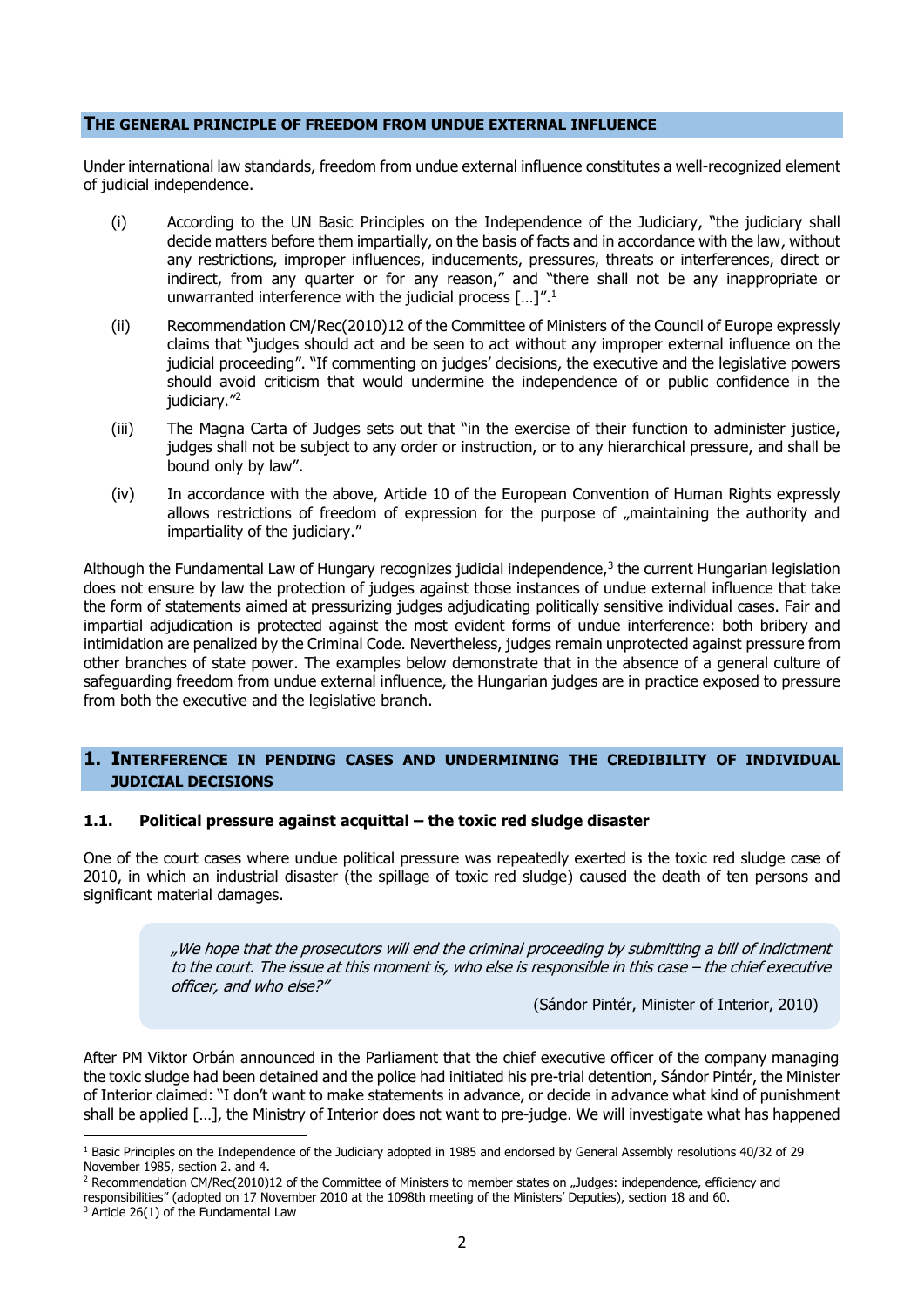exactly, and take measures and make proposals to the prosecution in light of what happened, and we hope that the prosecutors will end the criminal proceeding by submitting bill of indictment to the court. The issue at this moment is, who else is responsible in this case - the chief executive officer, and who else? This is what the police are investigating, successfully, we hope.<sup>"4</sup> By this statement, the Minister of Interior has not only prejudged the criminal responsibility of the chief executive officer, but also expressed the expectations of the government towards the prosecution and courts to find people who can be held responsible for the disaster.

Later, in 2016, after the first instance court acquitted the defendants, politicians of the government have fiercely criticized the acquittal of all 15 defendants in the case.

> "The truth shall be revealed." (Bence Tuzson, State Secretary of the Prime Minister's Office, 2016)

Bence Tuzson, State Secretary for Government Communication of the Prime Minister's Office, reacted publicly to the ruling of the Veszprém Tribunal, saying that "the cabinet finds it outrageous that no one is held responsible for a case of such weight as the toxic sludge disaster, which claimed ten human lives" in 2010. Tuzson said that the cabinet "strongly urges" the authorities to appeal the verdict because "the truth shall be revealed",<sup>5</sup> suggesting that the judgment was biased and not delivered on the basis of the facts.

> "Liberal requirement of judicial independence" (Szilárd Németh, Fidesz MP, deputy chairman of Fidesz' parliamentary group, 2016)

In connection with the toxic red sludge case and a high profile misappropriation case, involving the former Socialist deputy mayor of Budapest, Miklós Hagyó, in which the none of the defendants were sentenced to effective imprisonment at first instance, Szilárd Németh, Fidesz MP, told the press that ordinary people are "justifiably outraged" by both verdicts, and although Fidesz respected the "liberal requirement of judicial independence", they would also intend to give effect to such democratic principles as transparency and the accountability of judges. 6

> "Judges shall be independent, but not independent from reality." (János Lázár, head of the Prime Minister's office, 2016)

After the president of the Kúria rejected public criticism by high-ranking officials, and reminded that external influence on jurisprudence undermines the rule of law, János Lázár replied: "[j]udges shall be independent, but not independent from reality. The judgments delivered in the toxic red sludge case and the Hagyó case damage the sense of justice of the society, and ruin the trust in the justice system. People perceive that nobody is responsible for anything, and this perception is strengthened by such judgments. […] The president of the Kúria may not forbid people to discuss the judgments: such discussion does not constitute an influence, as it is about a judgment that has already been delivered. This is a social issue, and not a political one."7 It must be pointed out that although the statements were indeed made about verdicts that had been delivered, both cases were still pending at the time when the politicians criticised the judgments, thus expressing their wish as to how the cases should be decided eventually.

Following the above statements, the toxic sludge decision was appealed by the prosecution and after the annulation of the first instance verdict by the court of appeal in 2017, in the repeated first instance process, the court found 10 out of 15 defendants guilty. 8 In December 2019, the second instance court further aggravated the penalties imposed.

<sup>4</sup> Transcript available [here.](https://www.parlament.hu/web/guest/orszaggyulesi-naplo-elozo-ciklusbeli-adatai?p_p_id=hu_parlament_cms_pair_portlet_PairProxy_INSTANCE_9xd2Wc9jP4z8&p_p_lifecycle=1&p_p_state=normal&p_p_mode=view&p_auth=ADqZLPb5&_hu_parlament_cms_pair_portlet_PairProxy_INSTANCE_9xd2Wc9jP4z8_pairAction=%2Finternet%2Fcplsql%2Fogy_naplo.naplo_fadat_aktus%3Fp_ckl%3D39%26p_uln%3D33%26p_felsz%3D19%26p_felszig%3D22%26p_aktus%3D4)

<sup>5</sup> <https://24.hu/belfold/2016/01/28/kozolte-a-kormany-hogy-kellene-a-birosagnak-dontenie/>

<sup>6</sup> <https://444.hu/2016/01/31/nemeth-szilard-elszamoltatna-a-birosagokat> and

[https://index.hu/belfold/2016/01/31/fidesz\\_vita\\_orszaggyules\\_igazsagugyi\\_bizottsag\\_hagyo\\_miklos\\_ugye/](https://index.hu/belfold/2016/01/31/fidesz_vita_orszaggyules_igazsagugyi_bizottsag_hagyo_miklos_ugye/)

<sup>7</sup> <https://index.hu/belfold/2016/02/04/kormanyinfo/>

<sup>8</sup> [https://index.hu/belfold/2019/12/13/gyori\\_itelotabla\\_vorosiszap\\_per\\_itelet/](https://index.hu/belfold/2019/12/13/gyori_itelotabla_vorosiszap_per_itelet/)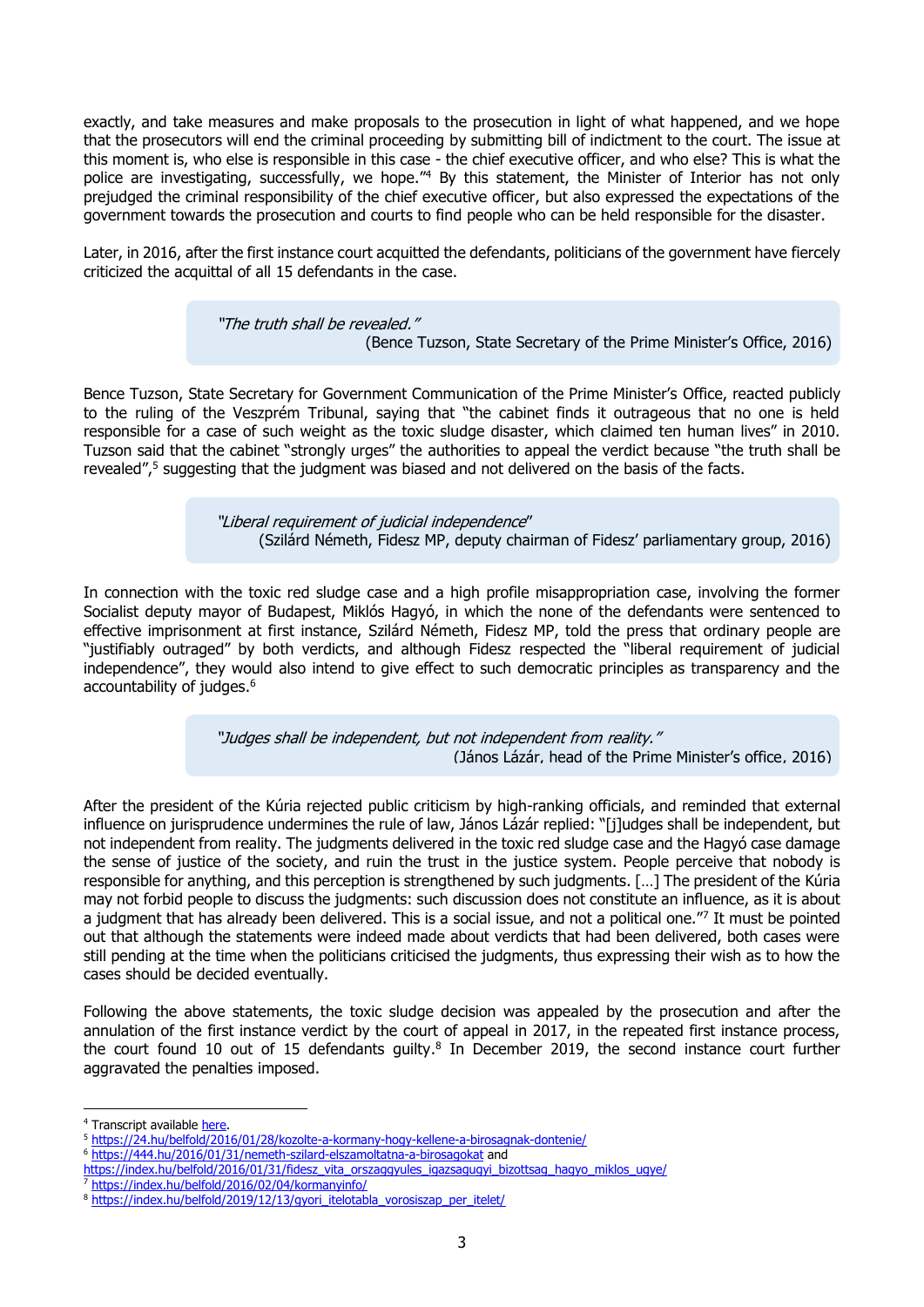The above interference of the government is in clear contradiction with international standards and recommendations on judicial independence.

### **1.2. Pressure for more rigorous penalties – the Cozma case**

Similarly to the toxic red-sludge case, the government exerted undue pressure on courts in the Cozma case, in which Marian Cozma, the national handball team-player of Romania and player of the Hungarian team MKB Veszprém became victim of a murderous assault by knife in a fight before a bar in Veszprém.

> "[a]djust jurisprudence to the expectations of the society" (Tibor Navracsics, Minister of Public Administration and Justice, 2012)

In 2012, as a result of a different qualification from that of the first instance court, the court of second instance applied a more lenient penalty than the first instance judgment in the Cozma case. This triggered extensive public outcry. When asked by an MP in Parliament about the "outrageous" leniency of the sentence the Prime Minister said that "face to face he would say to the MP that he agrees with what he had just said, but he could not do it in public", because that would give the impression that the government was trying to influence the courts in an individual case.<sup>9</sup>

However, not long after this, Tibor Navracsics, the Minister of Justice turned to the president of the Kúria (the supreme court of Hungary) in a letter, the subject of which was a "proposal on the review of the jurisprudence". In his letter, the Minister asked the head of the highest court "with respect to recently delivered sentences in resounding cases – primarily the homicide in Veszprém, causing the death of Marian Cozma – whether he finds the rigor and consistency on the part of the judiciary satisfactory" and called him "to take measures to ensure coherence of the judicial practice and adjust jurisprudence to the expectations of the society". <sup>10</sup> Although the case was concluded with a final and binding judgment at this stage, a review by the Kúria was still available for the prosecution, so the Minister sent a letter requiring stricter verdicts to the very judicial body that was vested with the task of reviewing the criticized judgment.

In his response, the president of the Kúria claimed, that he does not see any possibility to comply with the request of the Minister, and stated that he will take all measures in order to ensure coherent jurisprudence in accordance with the Fundamental Law and other legislation, but with respect to the letter of the Minister and, respectively, the Cozma-case mentioned in it, there is no need for an action.<sup>11</sup>

Upon the prosecution's request, the Kúria finally reviewed the judgment, but upheld most of it and aggravated the punishment of only one of the defendants.<sup>12</sup>

#### **1.3. Demanding pre-trial detention – the case of Eva Rezešová**

The Kyiv Recommendations expressly claim that judges need to gain real discretion in reviewing requests for approval of the pre-trial detention.<sup>13</sup> In the Rezešová case, the government openly interfered with the freedom of the courts to decide on pre-trail detention in accordance with their conscience and subject only to the law, and indirectly accused the courts with corruption.

> "Treated favourably because of her rich family background" (Antal Rogán, Fidesz MP, chairman of the Fidesz' parliamentary group, 2013)

In December 2013, Antal Rogán, leader of the Fidesz' parliamentary faction raised objections in a public videomessage against the court's decision to place into house arrest (instead of pre-trial detention) Eva Rezešová, a wealthy Slovakian woman, who caused the death of four people in Hungary in a serious car accident while

<sup>&</sup>lt;sup>9</sup> [https://index.hu/belfold/2012/05/14/navracsics\\_a\\_fobirohoz\\_fordul\\_a\\_cozma-itelet\\_miatt/](https://index.hu/belfold/2012/05/14/navracsics_a_fobirohoz_fordul_a_cozma-itelet_miatt/)

<sup>&</sup>lt;sup>10</sup> [https://hvg.hu/itthon/20120516\\_navracsics\\_tibor\\_kuria](https://hvg.hu/itthon/20120516_navracsics_tibor_kuria)

<sup>11</sup> [https://helsinkifigyelo.blog.hu/tags/Cozma-](https://helsinkifigyelo.blog.hu/tags/Cozma-ügy)ügy

<sup>&</sup>lt;sup>12</sup> [https://index.hu/belfold/2012/10/01/cozma\\_kuria\\_vegzes/](https://index.hu/belfold/2012/10/01/cozma_kuria_vegzes/)

<sup>&</sup>lt;sup>13</sup> Kyiv Recommendations, Part III. Section 34.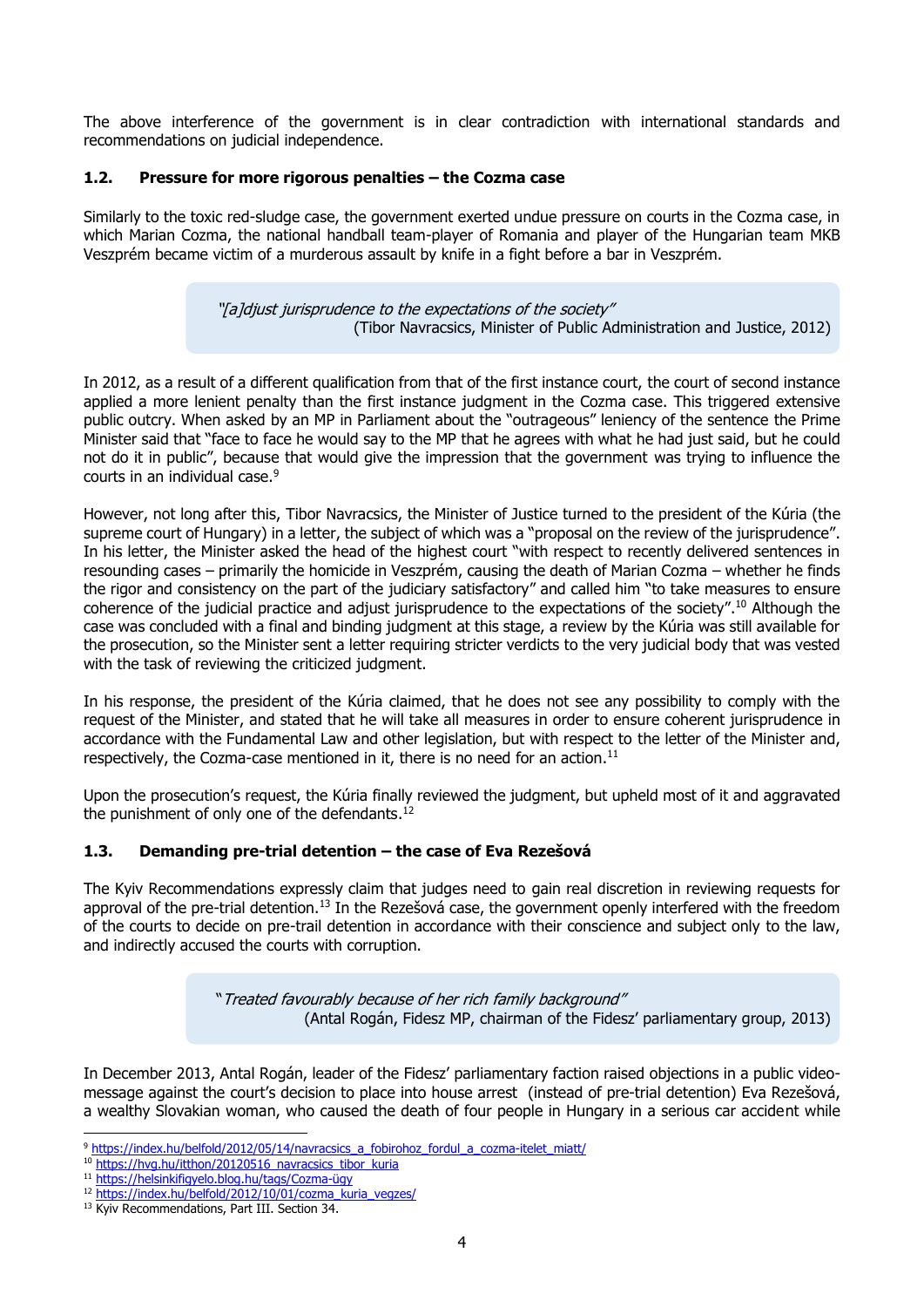driving intoxicated. He called on the parliamentary committee dealing with legal matters and on the minister of justice to investigate the reasons of the house arrest, and if necessary, modify laws in order to avoid the occurrence of such "an outrageous incident".<sup>14</sup>

Within four hours after publication of the message, the second instance court amended the first instance decision and placed Rezešová in pre-trial detention. As a response to the objections raised by court leaders, Rogán replied that "after the first decision delivered in the Rezešová case, not only me, but a large number of people had the impression that she was treated favourably because of her rich family background. In my opinion, this is the real problem that needs to be addressed by court leaders." When commenting on the case, Tibor Navracsics, Deputy Prime Minister, claimed, that "the Hungarian judiciary has only corrected its own error". <sup>15</sup> Although both MABIE (the Hungarian Association of Judges) and the Hungarian Bar Association raised objections, Rezešová remained in pre-trial detention.

# **1.4. Attacking judgment protecting minority rights – the Gyöngyöspata segregation case**

One recent example for political interference in an ongoing case concerns the Roma segregation trial of Gyöngyöspata. In a final and binding judgment of 2015, the Kúria established that Roma pupils in the elementary school of Gyöngyöspata had been educated in a segregated manner. In each grade there were two classes: one with practically only Roma pupils and one with hardly any Roma children. Roma and the non-Roma classes were separated physically too, and the Roma children were provided with lower quality education than their non-Roma peers. Based on the former judgment, in 2016, more than 60 former Roma pupils initiated a lawsuit for damages against the school and the Municipality of Gyöngyöspata and the state body as managers of the school. In September 2019, the court of second instance delivered a final and binding ruling according to which nonpecuniary damages were to be paid to the victims of segregation. While the respondents requested an extraordinary review from the Kúria, thus the case was still pending, government politicians, including the Prime Minister openly criticized the ruling and questioned its legitimacy.

> "The judgment may be in accordance with the law, but it is unjust, biased, excessive and destructive."

(László Horváth, Fidesz MP, 2020)

Governmental criticism started on 4 January 2020 with the Facebook post of László Horváth, Fidesz MP from the region of Gyöngyöspata, according to which "[t]he court decision may be in accordance with the law, but it is unjust, biased, excessive and destructive. […] With the millions [of HUF] thrown among the Roma families, the past years' continuous […] development, the hardwon peace may disappear. Gyöngyöspata refuses to become a battlefield [...]."<sup>16</sup> In his post, the Fidesz MP also claimed to have turned to the government for help.

> "It can't stay this way. We need to give justice to the people of Gyöngyöspata." (Viktor Orbán, Prime Minister, 2020)

Five days later, at an international press conference, the Prime Minister said that the Gyöngyöspata judgment violated Hungarian people's sense of justice. "I'm not from Gyöngyöspata, but if I were to live there, I would ask how it is possible that members of an ethnic group who live with me in the same community receive a significant amount of money without performing any work while I'm working my butt off all day." In his opinion, this is an unfair situation, which must be remedied somehow: "I don't know yet exactly what to do, but it can't stay this way. We need to give justice to the people of Gyöngyöspata."

> "There is a line that Hungarians feel should never be crossed: to give money for nothing" (Viktor Orbán, Prime Minister, 2020)

<sup>16</sup> [https://444.hu/2020/01/04/a-fideszes-kepviselo-szerint-gyongyospatan-a-roma-csaladok-koze-dobott-milliokkal-az-elmult-evek](https://444.hu/2020/01/04/a-fideszes-kepviselo-szerint-gyongyospatan-a-roma-csaladok-koze-dobott-milliokkal-az-elmult-evek-folyamatos-kiszamithato-fejlodese-es-a-nehezen-kivivott-nyugalom-valhat-semmive)[folyamatos-kiszamithato-fejlodese-es-a-nehezen-kivivott-nyugalom-valhat-semmive](https://444.hu/2020/01/04/a-fideszes-kepviselo-szerint-gyongyospatan-a-roma-csaladok-koze-dobott-milliokkal-az-elmult-evek-folyamatos-kiszamithato-fejlodese-es-a-nehezen-kivivott-nyugalom-valhat-semmive)

<sup>14</sup> <http://hungarianspectrum.org/2013/12/05/political-interference-with-the-hungarian-judiciary/>

<sup>15</sup> [https://index.hu/belfold/2013/12/05/rogan\\_visszaszolt\\_a\\_biraknak/](https://index.hu/belfold/2013/12/05/rogan_visszaszolt_a_biraknak/)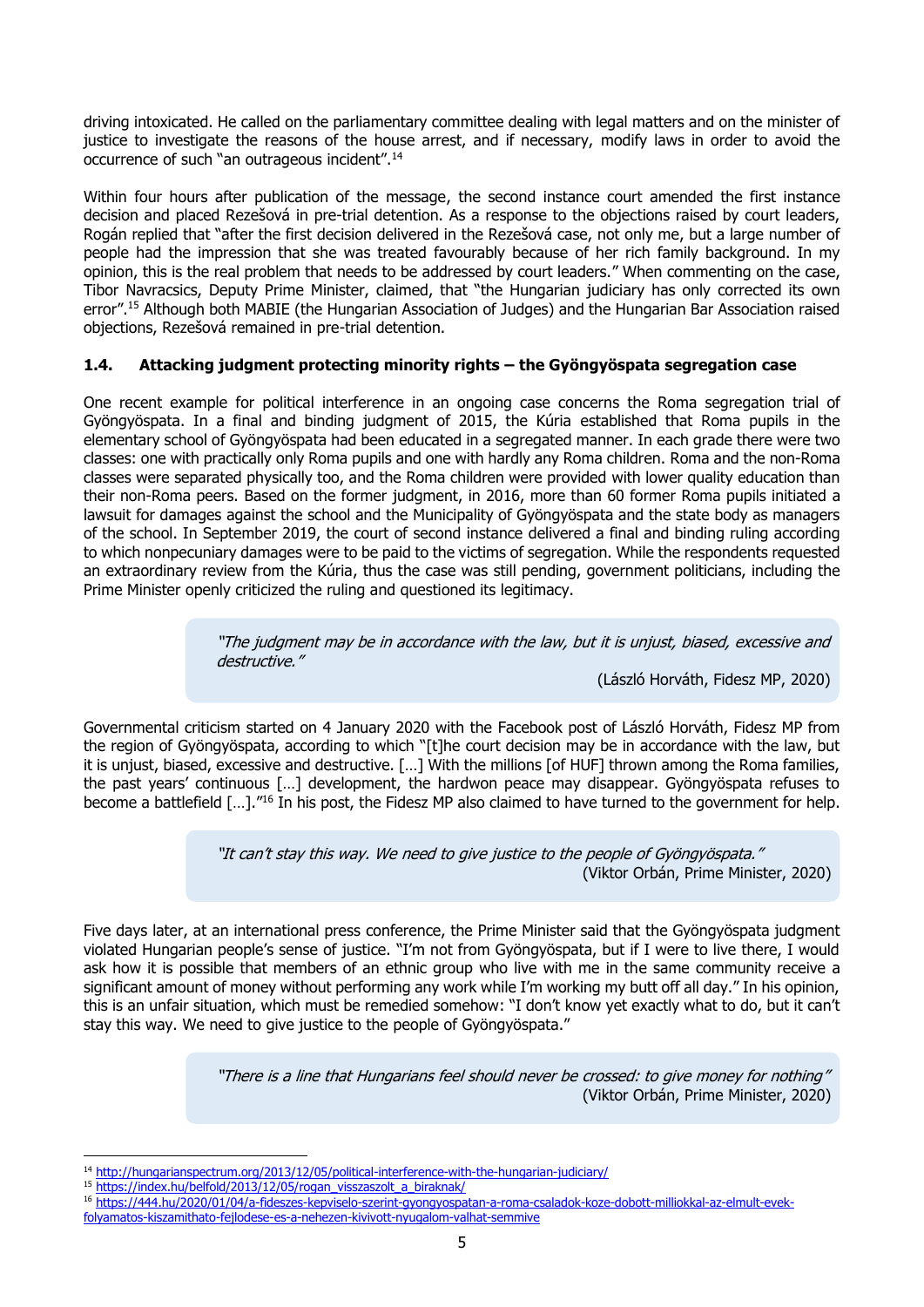On 17 January, 2020 in his weekly radio interview, the Prime Minister said the following: "My starting point is the Hungarians' sense of justice. […] The Hungarians accept if we provide working opportunities instead of social aid. If we spend the taxpayers' money on kindergartens which provide catching up programs, free meals [...]. The Hungarians are not racists, they do not automatically reject the Roma", but "there is a line that Hungarians feel should never be crossed: to give money for nothing". It is possible that there was segregation or "a failed catch up attempt", but "we cannot remedy the trouble by giving money". It is better "to provide services, instead of giving money into their [the Gyöngyöspata Roma's] hands, which the Hungarians will never accept". Orbán reiterated that the Soros-network was behind the case: "I think this whole thing is just provocation". 17

"The order must be restored."

(Gergely Gulyás, head of the Prime Minister's Office, 2020)

On 12 February 2020, the Prime Minister announced at a closed meeting of the Fidesz-KDNP faction the launching of a new "national consultation" concerning, amongst other issues, "the questions raised by the Gyöngyöspata case". The Prime Minister stated that former national consultations initiated by the government had "verified the force of the consent of the nation".<sup>18</sup> The next day, Gergely Gulyás, head of the Prime Minister's Office informed the public of the planned national consultation and justified it saying that "[t]he order must be restored". On 17 February 2020, in his annual State of the Nation Address, the Prime Minister accused the court of turning "the Roma and non-Roma people of Gyöngyöspata against each other".<sup>19</sup>

A couple of days later, in a video published on Facebook, László Horváth, Fidesz MP announced that the government had decided to pose two questions in the national consultation regarding the Gyöngyöspata case: (i) whether the claim for compensation can be considered as just, and (ii) if the claim for compensation can be considered as just, how should the government provide reparation for the damages. Mr. Horváth also added that the government prefers in-kind compensation, and expressed that "as is known, the Roma have launched the action for damages at the initiative of a foreign-funded organization".<sup>20</sup>

When finally on 12 May 2020, the Kúria upheld the second instance decision, László Horváth made a statement that a wrong and unjust judgment had been handed down which would upset social peace and punishes a whole town indiscriminately and excessively for the  $-$  alleged or actual  $-$  grievances of a minority.<sup>21</sup> Three days later the Prime Minister commented that it was unacceptable that the majority must feel like aliens in their own homeland. He stated that as someone who has a law degree he must say that the judgment "is unjust as it is", and that the Kúria cannot see the justice of Gyöngyöspata from its downtown Budapest offices, but he will find that justice for the town through amending laws to make sure that not another similar judgment could be made<sup>22</sup>

# **2. ERODING PUBLIC CONFIDENCE IN THE JUDICIARY AS A WHOLE**

#### **2.1. Questioning the professional competence of the Kúria**

"The Kúria has not intellectually grown up to this task." (Bertalan Havasi, spokesman of the Prime Minister, 2018)

In April 2018, the Kúria upheld the decision of the National Election Committee certifying the results of absentee ballots casted by mail-in the parliamentary elections and found that 4,360 ballots were invalid. If the contested ballots had been counted, it would have resulted in one additional seat for Fidesz in the Parliament,

<sup>17</sup> <https://hungarianspectrum.org/2020/01/17/in-hungary-it-is-viktor-orban-who-has-the-final-word-on-the-law/> and [https://www.kormany.hu/hu/a-miniszterelnok/beszedek-publikaciok-interjuk/orban-viktor-a-kossuth-radio-jo-reggelt-magyarorszag-cimu](https://www.kormany.hu/hu/a-miniszterelnok/beszedek-publikaciok-interjuk/orban-viktor-a-kossuth-radio-jo-reggelt-magyarorszag-cimu-musorabandsds)[musorabandsds](https://www.kormany.hu/hu/a-miniszterelnok/beszedek-publikaciok-interjuk/orban-viktor-a-kossuth-radio-jo-reggelt-magyarorszag-cimu-musorabandsds)

<sup>18</sup> <https://magyarnemzet.hu/belfold/ujabb-nemzeti-konzultaciot-jelentett-be-orban-viktor-7773275/>

<sup>&</sup>lt;sup>19</sup> [https://index.hu/english/2020/02/17/hungary\\_viktor\\_orban\\_state\\_of\\_the\\_nation\\_2020/](https://index.hu/english/2020/02/17/hungary_viktor_orban_state_of_the_nation_2020/)

<sup>20</sup> <https://www.facebook.com/120370174702378/posts/3518017078270987/?vh=e&d=n>

<sup>21</sup> <https://24.hu/belfold/2020/05/12/gyongyospata-kuria-fidesz-horvath-laszlo/>

<sup>22</sup> <http://www.atv.hu/belfold/20200515-orban-viktor-kokemenyen-nekiment-a-kurianak>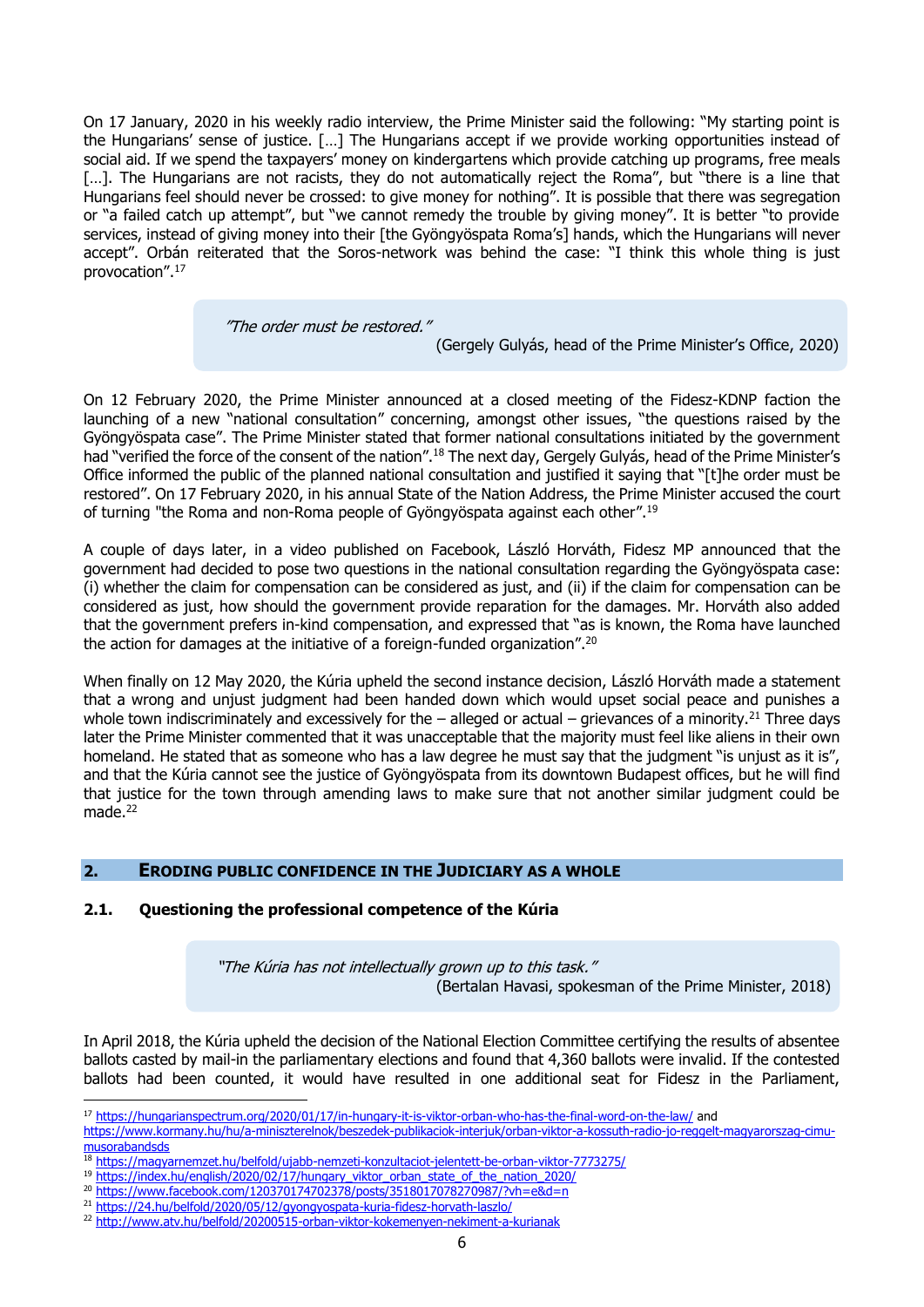strengthening the constitutional majority of the ruling party. On 5 May 2018 the spokesman of the Prime Minister communicated Viktor Orbán's statement: "I think the Kúria has taken away one mandate from our voters with this decision. The Kúria has clearly and seriously interfered with the elections. After reading the decision of the Constitutional Court, it is obvious that the Kúria has not intellectually grown up to this task."<sup>23</sup> The case was later cited by the government-aligned media as the decision of the Kúria that "took one parliamentary mandate away from Fidesz" and named Péter Darák, the President of the Kúria personally responsible for the judgment.<sup>24</sup>

A few weeks after the judgment, the proposal for setting up a separate administrative court system controlled by the Minister of Justice was lodged to the Parliament, according to which administrative courts would have gained competence to rule in matters related to election without the possibility of the Kúria to review decisions.

### **2.2. Blaming the Kúria**

The government used a tragic family drama that evolved at the end of 2019 in Győr for once again discrediting the Kúria. The case, in which a man, who was on conditional release from jail for attacking his wife, brutally killed two of his children before committing suicide, gave further basis for openly questioning the professional competence of the courts.

> "The Kúria shall be responsible for the delivery of sufficiently rigorous judgments, because today judges hand down extremely lenient verdicts." (Gergely Gulyás, head of Prime Minister's Office, 2019)

Immediately after the incident, Gergely Gulyás, the head of the Prime Minister's Office stated at a government press conference that the judiciary was mistaken in both instances when deciding on the conditional release. "The rigorous penal policy is present in the legislation in vain, if the judges are reluctant to apply it. The Kúria shall be responsible for the delivery of sufficiently rigorous judgments, because today judges hand down extremely lenient verdicts. […] If that man had not been released from jail, the kids would still be alive today." The government also requested the Kúria to apply utmost rigor in such cases and suggested that professional competences of judges shall be monitored and qualified on an ongoing basis. To that end, the Minister of Justice initiated with the president of the Kúria the revision of the jurisprudence in order to examine whether judges take adequately rigorous actions, and whether they enforce the median punishment throughout imposing penalties in crimes against life. 25

# **2.3. Softening the requirement of an independent judiciary**

"Judges can be independent only to the extent that the Hungarian state is independent." (László Kövér, Speaker of the Hungarian Parliament, 2019)

In April 2019, László Kövér, the Speaker of the Hungarian Parliament in a speech held in front of judges of the Kúria, senior prosecutors, attorneys-at-law and lawyers, on the occasion of the 150<sup>th</sup> anniversary of the act guaranteeing the independence of the judiciary, expressly addressed the issue of independence of the judiciary. According to Kövér "150 years ago the question was whether the Hungarian state wants to guarantee the independence of the judges. Today the question is whether the Hungarian judges want to ensure the independence of the state. […] Judges can be independent only to the extent that the Hungarian state is independent." He added that "contrary to all kinds of wrenched state-theories, the judiciary is not an external attachment, but an internal component of the state, judicial power is a manifestation of and always shares the fate of the state power. Judicial power can never be independent from either the state, because it is part of it, or from justice, because it is destined for serving it." The independence of the Hungarian state is being threatened by "the messianic pursuits of the age of globalization. The globalist forces with legal instruments ceaselessly seek to weaken the competence of states with democratic legitimacy." In Kövér's eyes, their goal is the elimination of nation states and the creation of supranational power centers, which will lead straight to

sulyosan-beavatkozott-a-valasztasokba/

<sup>&</sup>lt;sup>23</sup> <http://hungarianspectrum.org/2018/05/07/selected-examples-of-nonsense-from-hungary/> and http://www.miniszterelnok.hu/a-kuria-

<sup>&</sup>lt;sup>24</sup> <https://www.magyaridok.hu/velemeny/egy-mandatumot-elvett-a-kuria-3086536/> <sup>25</sup> <https://www.kormany.hu/hu/igazsagugyi-miniszterium/hirek/a-gyori-kettos-gyermekgyilkossagrol-keszult-jelentes>